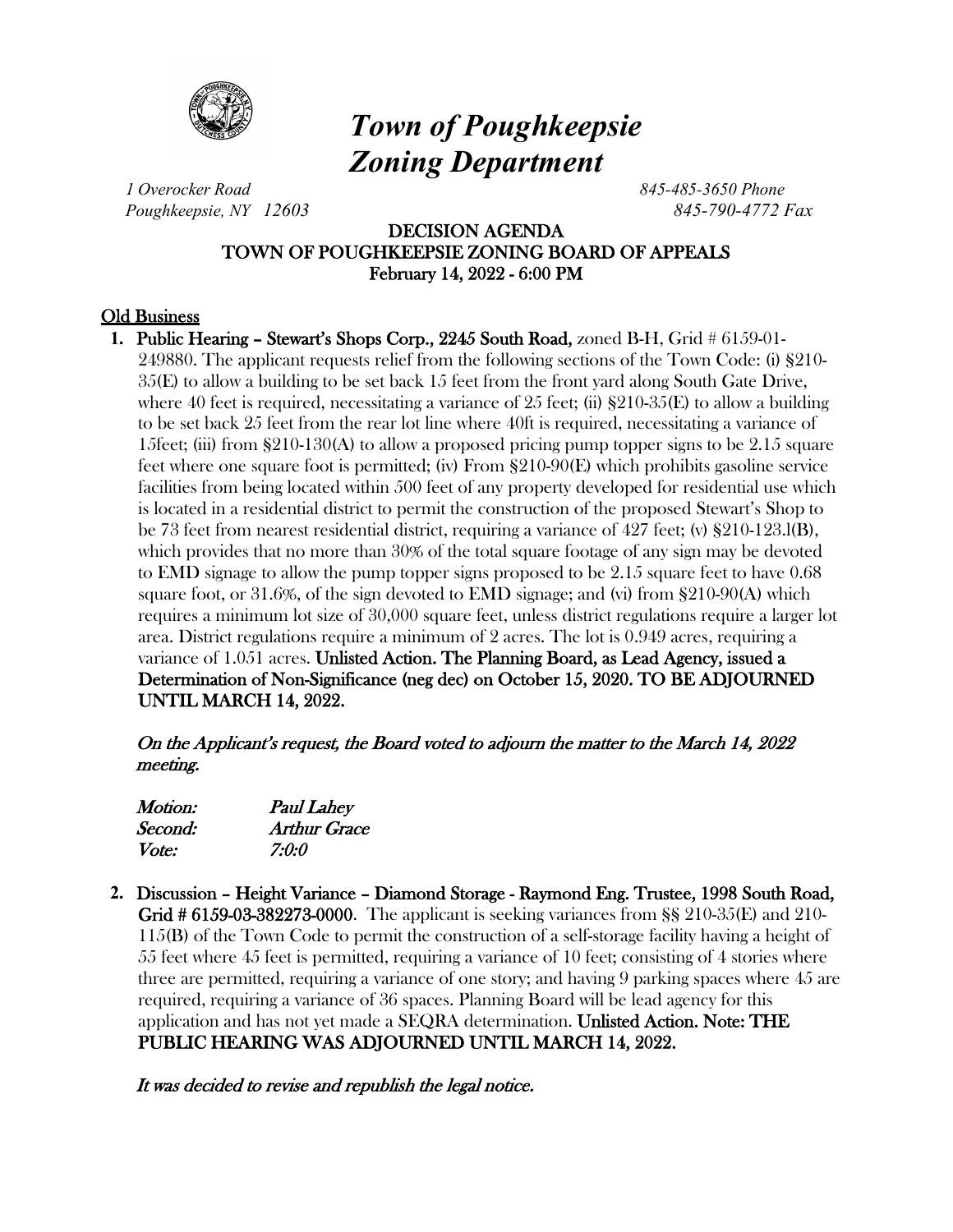#### New Business

**3.** Public Hearing – Sign Variance – Violet Estates LLC, 35 Violet Avenue, Grid # 6162-10-

427650-000. The applicant is seeking a variance from §210-124(A) of the Town Code which limits the size of freestanding signs in a residential district to 4 square feet. The applicant wishes to install a monument sign of 24.66 feet, requiring a variance of 20.66 square feet. Unlisted Action.

# The Board voted Town of Poughkeepsie Zoning Board of Appeals to be the Lead Agency.

| Motion:      | <b>Paul Lahey</b>   |
|--------------|---------------------|
| Second:      | <b>Arthur Grace</b> |
| <i>Vote:</i> | 7:0:0               |

The Board determined that the proposed action would not have an adverse effect on the environment and thereafter issued a negative declaration

| Motion: | <b>Paul Lahey</b> |
|---------|-------------------|
| Second: | Arthur Grace      |
| Vote:   | 7:0:0             |

The Board voted to grant requested sign variance conditioned upon (i) Landscaping around the base of sign and (ii) proposed lighting should be as per Town Code.

| <i>Motion:</i> | <b>Paul Lahey</b>   |
|----------------|---------------------|
| Second:        | <b>Arthur Grace</b> |
| <i>Vote:</i>   | 7:0:0               |

**4.** Public Hearing – Deck Variance– Christopher Patoro, 53 Carriage Hill Lane, Grid # 6261-03- 133198-0000. The applicant is seeking a variance from §210-16(E) of the Town Code to permit the construction of a deck to be located 12 feet from the side property line where 20 feet is required, requiring a variance of  $8$  feet. Type II Action.

The Board voted to grant the requested variance.

| Motion:      | <b>Arthur Grace</b> |
|--------------|---------------------|
| Second:      | Christine Soricelli |
| <i>Vote:</i> | 7:0:0               |

**5.** Public Hearing – Special Use Permit (Salon)– Pasquale Gasperini, 286 Spackenkill Road, Grid  $\#6260-03-345328-0000$ . The applicant is seeking a special use permit pursuant to  $\S210 74(C)(2)$  of the Town Code to operate a hair salon in his semi-detached garage. Unlisted Action.

The Board voted Town of Poughkeepsie Zoning Board of Appeals to be the Lead Agency.

| Motion:  | <b>Paul Lahey</b>   |
|----------|---------------------|
| Second:  | <b>Arthur Grace</b> |
| Recused: | <b>Larry Slomin</b> |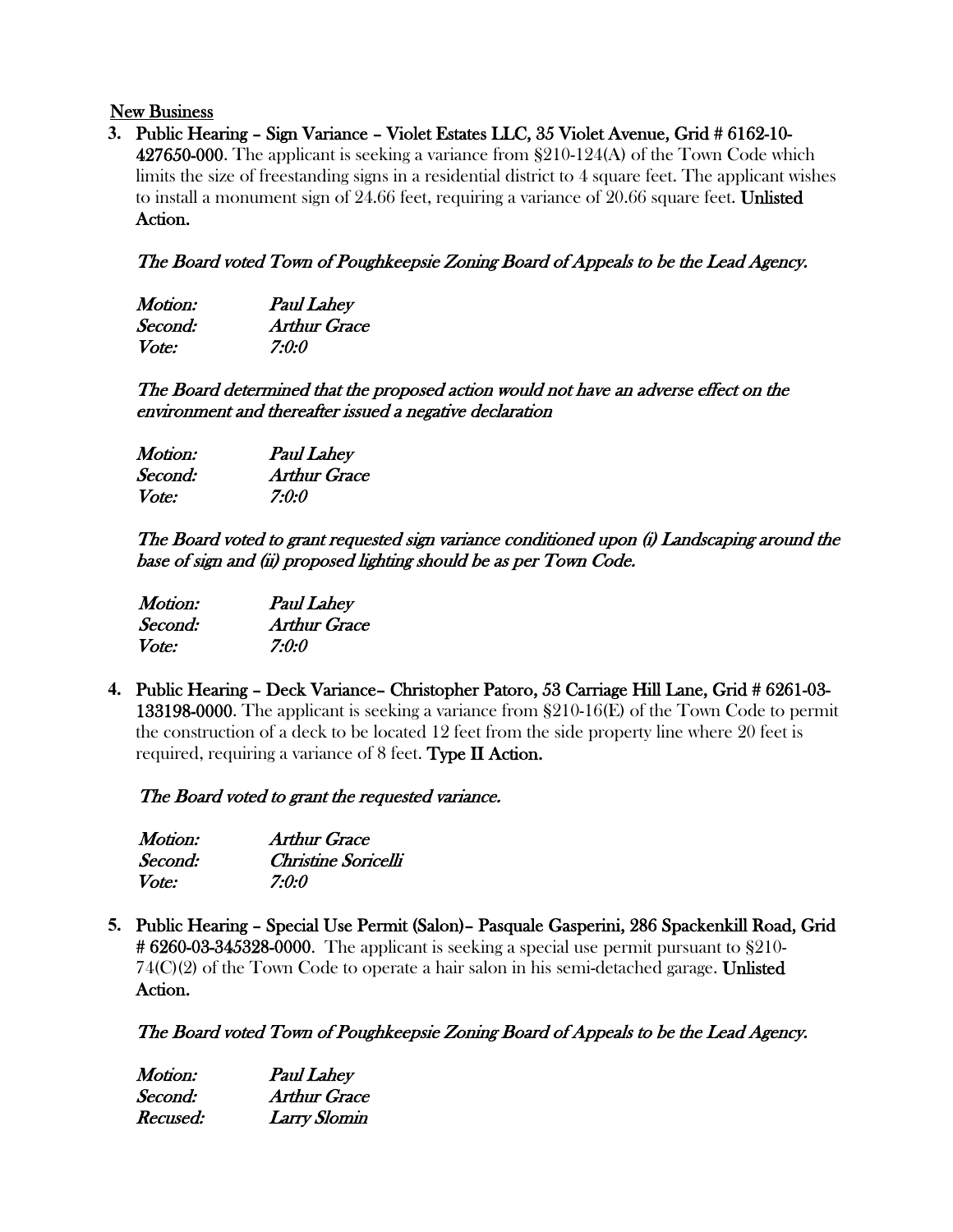Vote: 7:0:0

The Board determined that the proposed action would not have an adverse effect on the environment and thereafter issued a negative declaration

| Motion:  | <b>Paul Lahey</b>   |
|----------|---------------------|
| Second:  | <b>Arthur Grace</b> |
| Recused: | <b>Larry Slomin</b> |
| Vote:    | 7:0:0               |

The Board voted to grant requested Special Use Permit conditioned upon:

- i. Discontinue business use until Certificate of Occupancy is issued.
- ii. Meeting the requirements of the New York State Uniform Fire Prevention and Building code for commercial occupancy.
- iii. No more than 2 nonresident employees
- iv. No more than 4 clients at a time
- v. Hours of Operation no later than 7 pm.

| <b>Tony Gates</b>   |
|---------------------|
| <b>Arthur Grace</b> |
| Larry Slomin        |
| 7:0:0               |
|                     |

- **6.** Public Hearing McDonald's Corp., 2585 South Road, Grid # 6060-02-968700-0000. The applicant is seeking the following variances:
	- i. The McDonald's application concerns a leasehold area within a larger parcel, Hudson Plaza. The addition of the McDonald's will require a minimum of 1279 parking spaces for the Plaza, which currently contains 1036 parking spaces. The applicant is seeking a variance from §210-92(0) of the Town Code, which requires 4.5 spaces for every 1000 square feet of gross leasable floor area, to allow 929 spaces in the plaza, requiring a variance of 348 spaces where 1279 parking spaces are required.
	- ii. The applicant is seeking a variance from  $\S210-152(A)(5)(a)$  of the Town Code, which prohibits parking within a front yard setback. The parking is proposed to be set back 30 feet from the front property line where 100 feet is required, requiring a variance of 70 feet.
	- iii. The applicant is seeking a variance from  $\S210-128(B)$  of the Town Code which permits only one freestanding sign, which shall advertise the name of the center only, not exceeding an area of 100 square feet, per shopping center, and the base of any such freestanding sign shall be mounted within a landscaped monument of stone, brick or other natural material as approved by the Planning Board. The site currently has 2 monument signs for the plaza. McDonald's is proposing a third freestanding sign, consisting of posts and panels (not a monument sign) and not mounted within the required materials, requiring two variances: (1) to allow a third monument sign; and (2) to allow a post and panel sign, in lieu of a monument sign.
	- iv. As per  $$210-128(C)(3)$  of the Town Code, only one wall sign per store is permitted. Such signs shall not exceed 25% of the face of the store (excluding glass),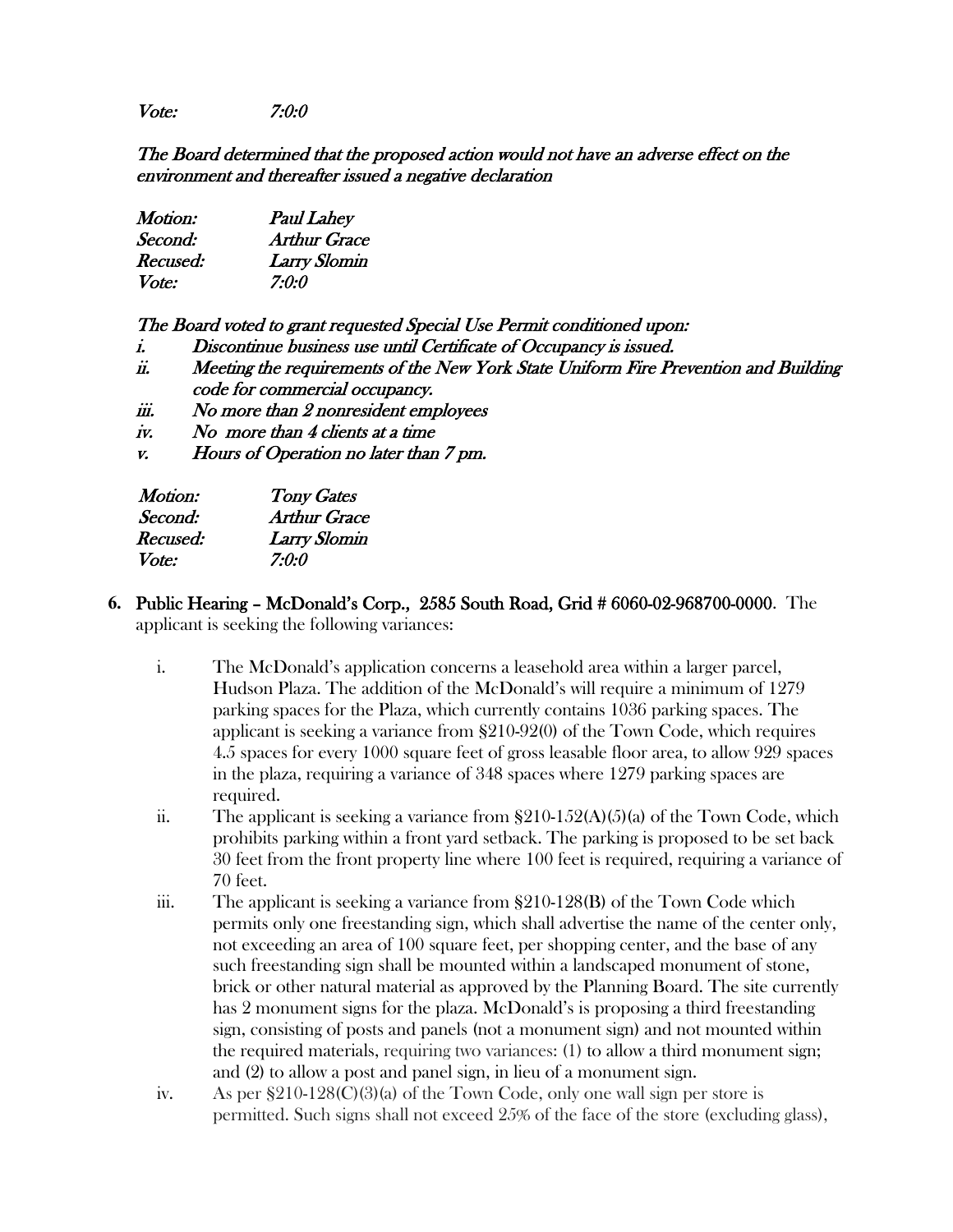up to a maximum of 100 square feet, and shall be secured flat against the face of the building. The applicant is proposing 6 wall signs, requiring a variance for 5 wall signs.

v. The addition of the McDonald's to the Plaza will result in impervious coverage of 92.6% of the site where, as per §210-36(E) of the Town Code, such coverage shall not exceed 75% of the site, requiring a variance of 17.6%.The applicant is seeking variances from  $\S210-16$ (E). Unlisted Action.

#### The Board voted to adjourn the matter to the March 14, 2022 meeting.

| Motion:      | <b>Paul Lahey</b>   |
|--------------|---------------------|
| Second:      | Christina Soricelli |
| <i>Vote:</i> | 7:0:0               |

- **7.** Public Hearing Anthony Road Associates LLC (Route 9 Mazda); 2309 South Road, Zoned B-H, Grid # 6160-03-132019-0000. The applicant is seeking reapproval of variances granted on November 18, 2019, which have expired. More specifically, the applicant is seeking variances:
	- i. From §210-35(E) and §210-89 of the Town Code, which mandate front yard setbacks of 40 feet and prohibit parking in the setback. The property is a corner lot having two front yards. The applicant is providing a setback of 30 feet along South Road (Route 9), with vehicle display and storage in the remaining 10 feet, requiring a variance of 10 feet.
	- ii. From  $\S210-35(E)$  of the Town Code to allow the existing building to be setback 36.7 feet from Anthony Drive, requiring a variance of 3.3 feet.
	- iii. From  $\S210-35(E)$  and  $\S210-89$  of the Town Code to allow a setback of 6.3 feet along Anthony Drive, with employee and vehicle storage parking in the remaining 33.7 feet, requiring a variance of 33.7 feet.
	- iv. From §210-35(E) and §210-89 of the Town Code to allow a setback of 30.6 feet along Anthony Drive, with vehicle display in the remaining 9.4 feet, requiring a variance of 9.4 feet.
	- v. From §210-112 of the Town Code which mandates that no refuse container be located within 50 feet of a residential district to permit two refuse enclosures and a tire storage area to be located 12 feet, 41.7 feet and 20 feet respectively from a residential district, requiring variances of 38 feet, 8.3 feet, and 30 feet.

The Planning Board as lead agency issued a negative declaration on September 19, 2019.

# The Board voted to grant the requested variances.

| <i>Motion:</i> | Diane Levitt        |
|----------------|---------------------|
| Second:        | Christine Soricelli |
| <i>Vote:</i>   | 7:0:0               |